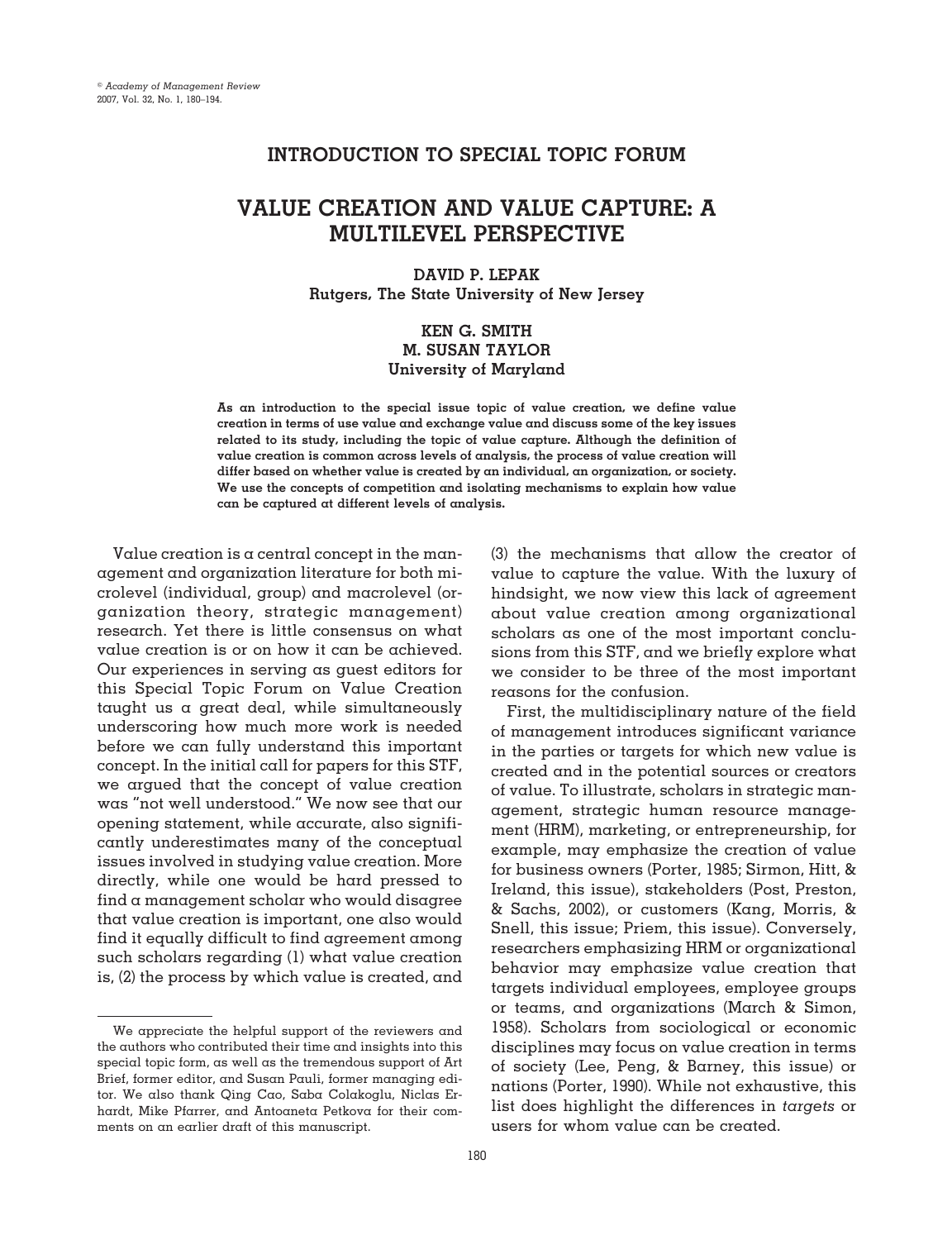Similarly, researchers' formative discipline causes them to focus on different *sources* of value creation. For example, psychology, organizational behavior, and many HR scholars focus on the behavior of individuals or groups. In contrast, organizational theorists, strategic management researchers, strategic HRM scholars, and entrepreneurship scholars often emphasize the organization level; further, some economists, organizational theorists, and sociologists examine the industry or societal level of analysis. Overall, the existence of this plurality in both the targets and sources of value creation introduces a host of challenges to scholars, including the development of  $\alpha$  common definition for the term.

A second source of difficulty regarding value creation is that value creation refers both to the content and process of new value creation. On the content side, questions regarding what is value/valuable, who values what, and where value resides highlight the complexity of understanding value creation. The fact that value creation is used just as frequently to refer to the underlying process of creation, how value is generated, and the role, if any, of management in this process underscores this confusion.

Finally, the process of value creation is often confused or confounded with the process of value capture or value retention. However, we argue that value creation and value capture should be viewed as distinct processes, since the source that creates a value increment may or may not be able to capture or retain the value in the long run. Rather, value created by one source or at one level of analysis may be captured at another—a process we call, in this paper, "value slippage." For example, although an individual may create value by developing a new way to perform a particular task in the workplace, other parties, such as organizations or even societies, may benefit more from the value that is created than does the individual creator. Similarly, value created by organizations, possibly through the introduction of a new product or process, may not be wholly captured by them but, instead, may spill over into society as a whole. Thus, we argue that the tendency for scholars to combine value creation and capture into discussions of value creation has, to some extent, also contributed to the level of disagreement and confusion surrounding the term *value creation.*

Addressing all the points of disagreement in researchers' understanding of value creation would, we believe, require a book-size contribution rather than an article. Thus, our purpose in this introductory article is more limited: (1) to propose a general definition for the term *value creation;* (2) to illustrate how the *process of value creation* may vary when undertaken by different sources (and levels of analysis), who tend to also single out different targets of value creation; and (3) to discuss the concept and process of *value capture,* distinguishing it from value creation and showing how this process may vary for the different sources of value creation and levels of analysis.

Table 1 portrays the different dimensions of value creation, including the different academic disciplines that focus on this concept, the primary sources and levels of analysis that create value, and the targets most commonly associated with these sources. Further, Table 1 also is concerned with the process of value capture such that the arrows within the table depict the potential for value slippage whereby the value creation process undertaken by one source, at one level of analysis, produces value that may be captured by a different source operating at another level of analysis. We now examine the columns of our structuring matrix in greater detail, starting with value creation, and provide an illustration for each source or level of analysis.

#### **WHAT IS VALUE CREATION?**

To understand value creation, it is first important to define the concept. Bowman and Ambrosini (2000) introduce and differentiate two types of value at the organizational level of analysis: use value and exchange value. We broaden their definitions to deal with multiple levels of analysis and to focus specifically on value creation. Accordingly, *use value* refers to the specific quality of  $\alpha$  new job, task, product, or service as perceived by users in relation to their needs, such as the speed or quality of performance on a new task or the aesthetics or performance features of a new product or service. As Bowman and Ambrosini (2000) note, such judgments are subjective and individual specific. They label the second type of value *exchange value,* which we define as either the monetary amount realized at a certain point in time, when the exchange of the new task, good, service, or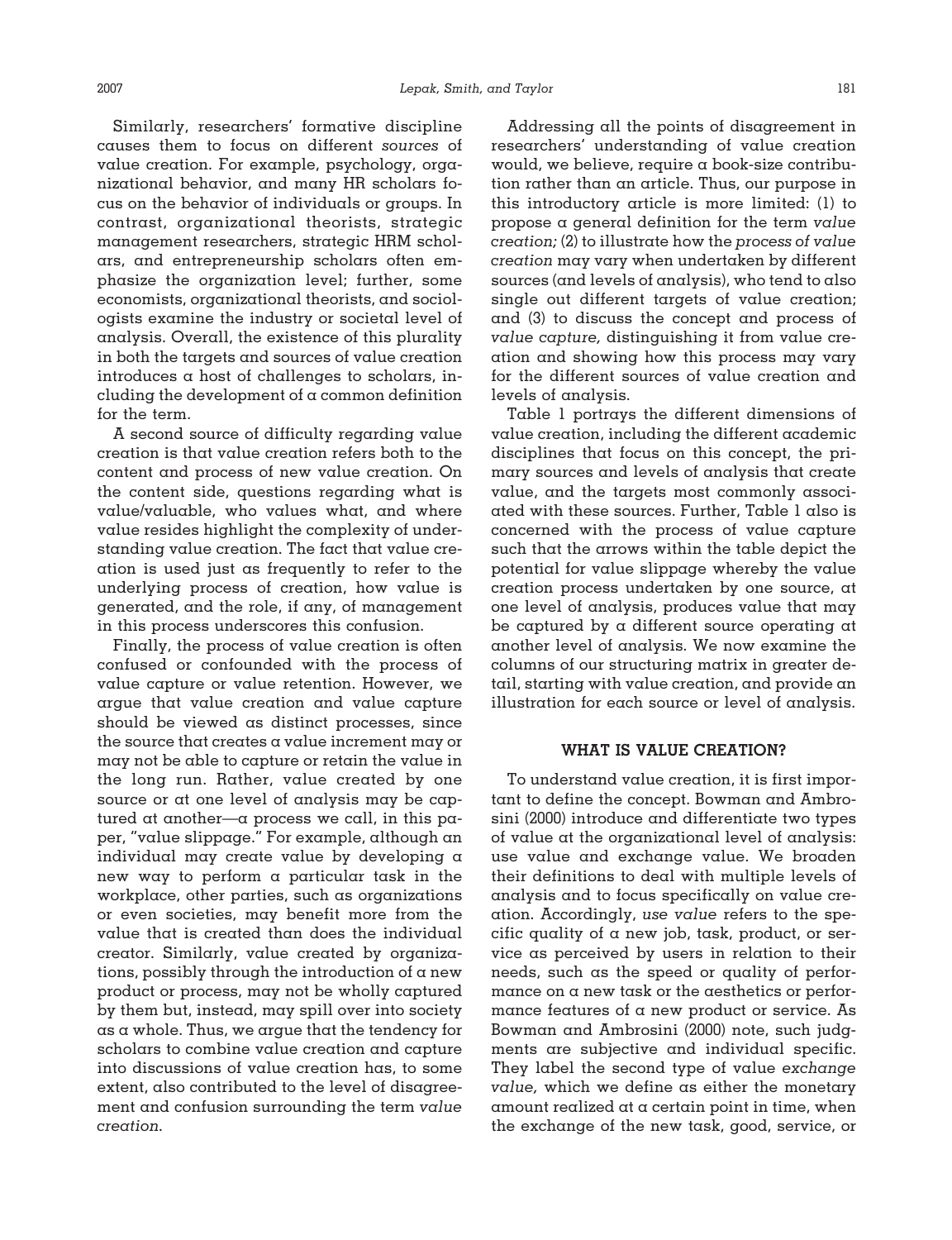| Level of<br>Analysis<br>or Source of | Value Creation Academic Lens                                                                     | Target or User of<br>Value                                               | <b>Creation Process</b>                                                                                                                                             | Value Capture<br>Process                                                                                                        | Article                                                                                       |
|--------------------------------------|--------------------------------------------------------------------------------------------------|--------------------------------------------------------------------------|---------------------------------------------------------------------------------------------------------------------------------------------------------------------|---------------------------------------------------------------------------------------------------------------------------------|-----------------------------------------------------------------------------------------------|
| Society                              | $\bullet$ Sociologists<br>$\bullet$ Economists<br>$\bullet$ Ecologists                           | $\bullet$ Individuals<br>$\bullet$ Organizations<br>$\bullet$ Government | • Innovation and new firm<br>creation<br>क्ट Competition<br>$\bullet$ Căpital investment<br>$\bullet$ Incentives $\ddots$<br>Laws and regulations                   | • Factor conditions<br>• Demand conditions<br>• Supporting industry<br>infrastructure<br>$\bullet$ Firm strategy and<br>rivalry | Lee, Peng, &<br>Barney                                                                        |
| Organizations                        | $\bullet$ Strategic<br>management<br>$\bullet$ Organization<br>theory<br>$\bullet$ Strategic HRM | $\bullet$ Consumer<br>• Society                                          | • Invention<br>$\bullet$ Innovation<br>$\bullet$ R&D<br>• Knowledge creation.<br>· Structure and social<br>conditions."<br>· Incentives, selection, and<br>training | $\bullet$ Rare, inimitable,<br>nonsubstitutable<br>resources<br>$\bullet$ Intangible<br>resources                               | $\bullet$ Sirmon, Hitt, &<br>Ireland<br>$\bullet$ Kang, Morris, &<br>Snell<br>$\bullet$ Priem |
| Individuals                          | $\bullet$ Psychology<br>$\bullet$ Organizational<br>behavior<br>$\bullet$ HRM                    | $\bullet$ Consumers $\ldots$<br>• Client<br>$\bullet$ Organization       | Knowledge creation<br>$\bullet$ Search<br>$\bullet$ Ability<br>• Motivation<br>$\bullet$ Training                                                                   | • Network position<br>Unique experience<br>• Tacit knowledge                                                                    | Teppo &<br>Hesterly                                                                           |

TABLE 1 Dimensions of Value Creation

Note: Dashed arrow ( ) indicates value slippage; solid arrow ( ) indicates value capture.

product takes place, or the amount paid by the user to the seller for the use value of the focal task, job, product, or service.

Viewed together, these definitions suggest that value creation depends on the relative amount of value that is subjectively realized by a target user (or buyer) who is the focus of value creation—whether individual, organization, or society—and that this subjective value realization must at least translate into the user's willingness to exchange a monetary amount for the value received. Here we state two important economic conditions that may be necessary for value creation activities to endure. First, the monetary amount exchanged must exceed the producer's costs (money, time, effort, joy, and the like) of creating the value in question, at least for the single point in time when the exchange occurs. Second, the monetary amount that a user will exchange is a function of the perceived performance difference between the new value that is created (from the new focal task, product, or service) and the target user's closest alternative (current task, product, or service). In general, without these excesses, neither the user nor the creator of value would be willing to repeatedly engage in these activities over the long term.

Having defined value creation, we now explain how use value and exchange value are determined by relying on the work of Amabile (1996), who employs the concepts of *novelty* and *appropriateness* to explain how creative acts are evaluated by judges. She notes, "A product or response will be judged as creative to the extent that it is both  $\alpha$  novel and appropriate, useful, correct or valuable response to the task at hand" (1996: 35). Thus, we suggest that the level of new value creation will depend on a target user's subjective evaluation of the novelty and appropriateness of the new task, product, or service under consideration. The greater the perceived novelty and appropriateness of the task, product, or service under consideration, the greater the potential use value and exchange value to the user.

Amabile (1996) highlights three important conditions of this definition that are also relevant to value creation. First, it is important to recognize that, in order to evaluate the novelty of  $\alpha$  new task, product, or service, users must possess specialized knowledge of both the focal entity and what alternatives exist at a given time so that a comparison of novelty and appropriateness and, hence, value can be made. Second, a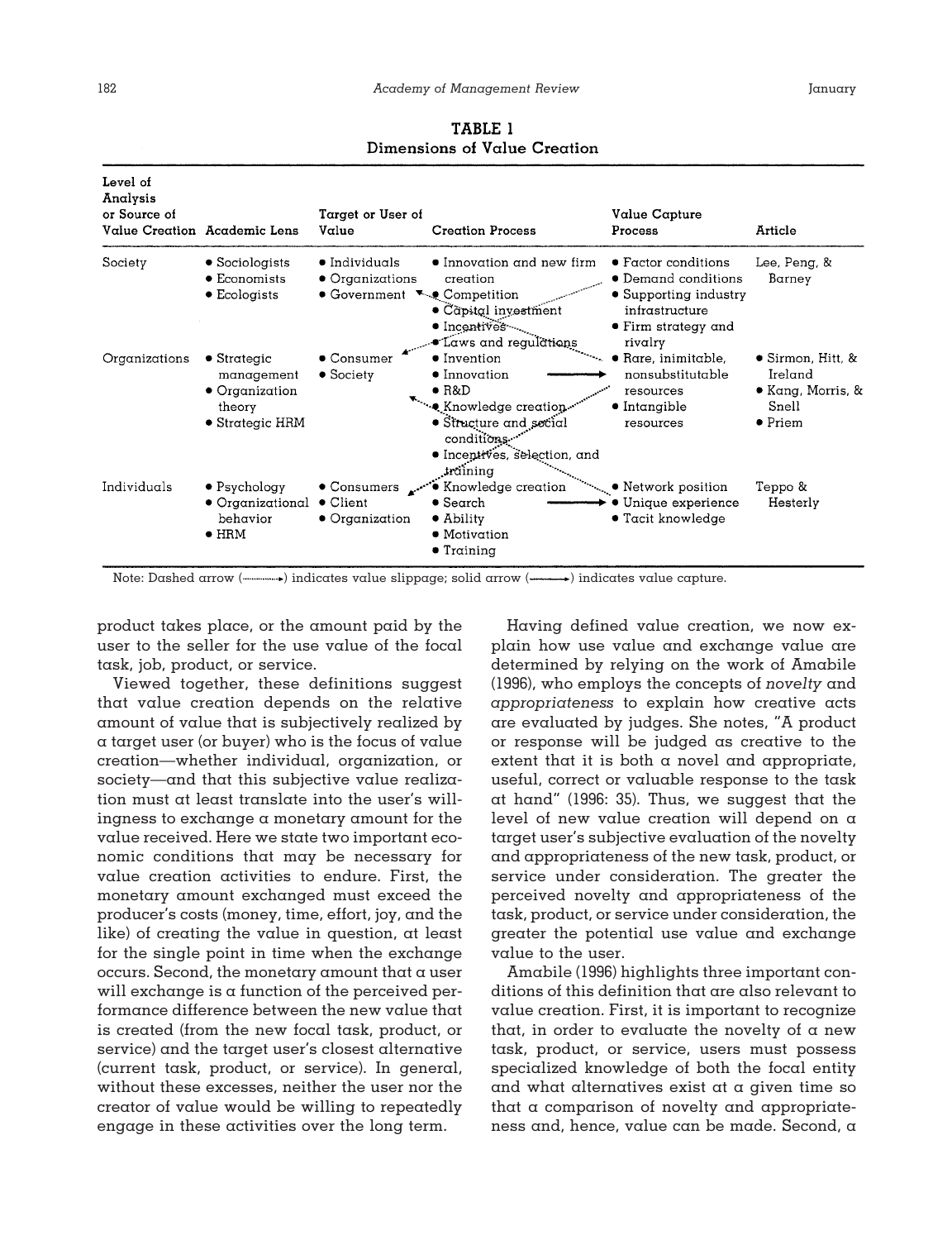user cannot evaluate appropriateness without an understanding of the meaning of the new task or product in a specific context. Third, the evaluation of novelty and appropriateness of a creative task or product cannot be done independently of the social or cultural context in which it is introduced.

In combination, these three conditions highlight the subjective and context-specific nature of the value creation process. Different targets or users may arrive at different conclusions about the novelty and appropriateness of  $\alpha$  new task, product, or service depending on their individual knowledge levels and the context in which they are embedded. Note that one important consequence of this subjective and contextdriven definition of novelty and appropriateness is that there will be competing views of what is valuable among different users of value. This suggests that the producer or source of value creation must understand the relative knowledge of potential users and the context in which the evaluation of novelty and appropriateness will take place.

We propose that the definition of value creation, as well as how users will evaluate the novelty and appropriateness of the new task, product, or service, will be consistent across disciplines and levels of analysis. However, what "value" is created, how it is perceived as valuable (use and exchange value), and the process through which that value is created are likely to vary considerably, depending on the source/ level of analysis that produces the value and the theoretical perspective advanced by the discipline that studies the focal source/level of analysis. We begin our discussion of the process of value creation by first looking at the individual's role as value creator, and we then move to organizational and societal levels of analysis.

# **HOW IS VALUE CREATED? THE PROCESS OF VALUE CREATION**

There are at least two possible ways to conceptualize the process of value creation: (1)  $\alpha$ single universal conceptualization and  $(2)$  a contingency perspective that explicates how value is created from the vantage point or perspective of a particular source. We endorse the contingency perspective by proposing that answering the question of how value is created requires one to define the source and targets of value creation and the level of analysis. We posit that when the individual is the unit of analysis, the focal process is the creative acts displayed by individuals and a select set of individual attributes, such as ability, motivation, and intelligence, and their interactions with the environment. When the organization is the source of value creation, issues regarding innovation, knowledge creation, invention, and management gain prominence. Finally, at the societal level, the level of entrepreneurship and macroeconomic conditions in the external environment, including laws and regulations restricting or encouraging innovation and entrepreneurship, come into play. Later in this paper, we take a similar contingency perspective on the process of value capture.

### **The Individual As a Source of Value Creation**

Individuals create value by developing novel and appropriate tasks, services, jobs, products, processes, or other contributions perceived to be of value by a target user (e.g., employer, client, customer) relative to the target's needs and when the monetary amount realized for this service is greater than what might be derived from an alternative source producing the same task, service, job, and so forth. The value created may be from any new task, service, or job that provides greater utility or lower unit costs for the user over the closest alternative. For example, an employee working for a manufacturer may develop a faster or more consistent method to produce fabricated parts, thus lowering unit costs, or may create a higher-quality part, which subsequently yields a higher unit price.

Only one paper in this STF, by Felin and Hesterly, focuses on the individual level of analysis; the authors contend that our understanding of the value creation process must begin at the individual level of analysis. Emphasizing knowledge creation as an aspect of value creation, they argue that value creation must be understood by focusing on the initial knowledge conditions of individuals in the value creation process.

It is interesting that none of the papers in this volume explore individual creativity as a source of value creation. Amabile (1996)— consistent with Felin and Hesterley (this issue)—suggests that creation of something of value can be predicted based on individuals' characteristics and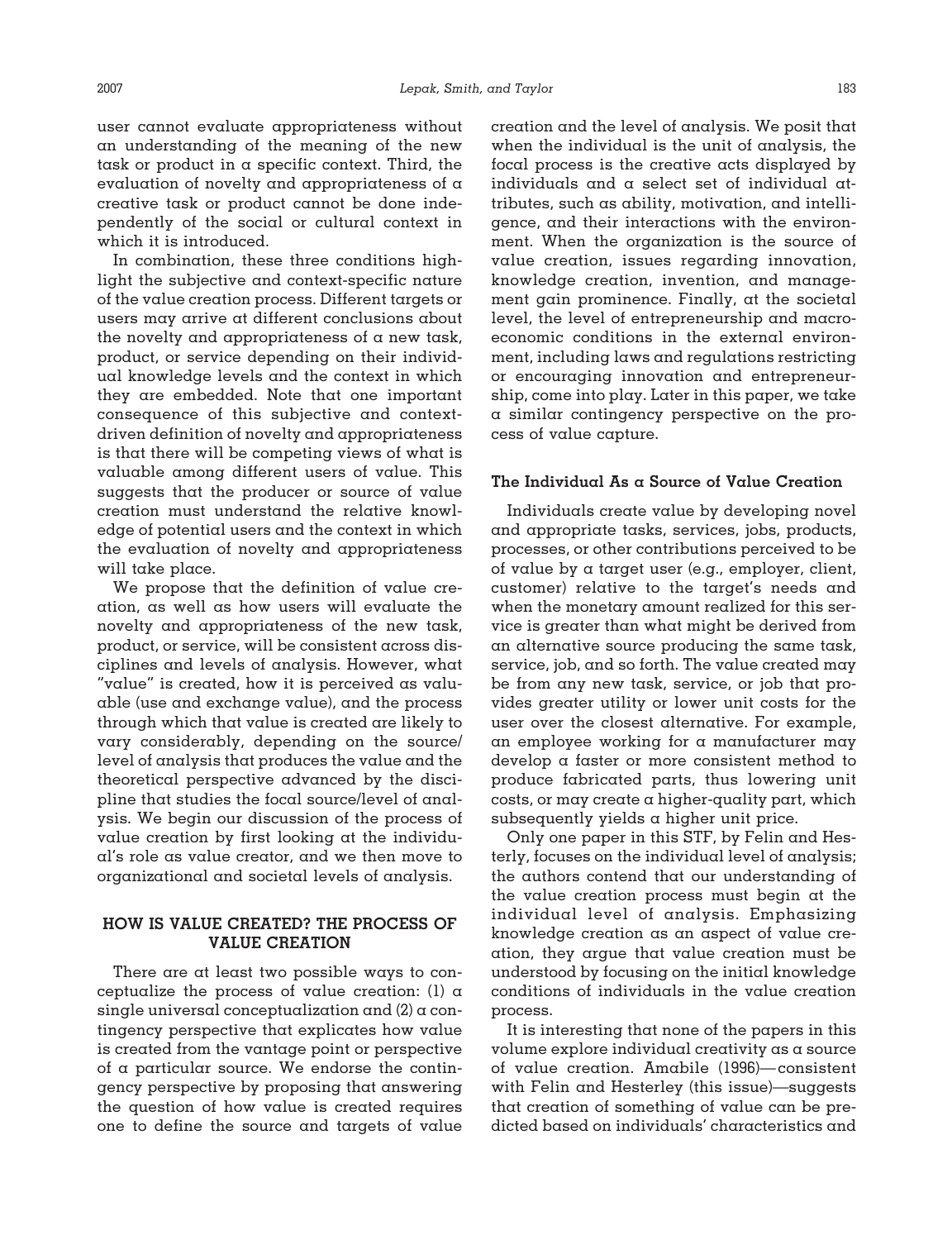on the interaction between individuals and their environment. Similarly, Locke and Fitzpatrick (1995) argue that individuals must possess abilities such as knowledge, intelligence, and mental acuity or flexibility in order to create. In addition, Amabile (1996) highlights the role of intrinsic motivation that is produced from the individuals' enjoyment of the work itself, as opposed to alternative rewards provided by others—for example, recognition, money, or status. She states, "The intrinsically motivated state is conducive to creativity, whereas the extrinsically motivated state is detrimental" (1996: 107). Thus, we argue that individuals create value by acting creatively to make their job/service more novel and appropriate in the eyes of their employer or some other end user in a particular context.

# **The Organization As a Source of Value Creation**

Moving to the organizational level of analysis, in his book on competitive advantage, Porter (1985) contends that new value is created when firms develop/invent new ways of doing things using new methods, new technologies, and/or new forms of raw material. Thus, when the organization is the unit of analysis, innovation and invention activities impact the value creation process. Damanpour (1995) suggests that innovative organizations introduce new products or services or new management practices related to the products or services. The new products, services, or practices arise from the innovation process, which Van de Ven, Polley, Garud, and Venkataraman (1999) argue consists of an intentional effort to develop a novel idea, involving significant market, technical, and organizational ambiguity; regarding a commitment of collective effort over an extended period of time; and requiring more resources than are currently held by the parties involved. Further, the literature suggests that firms are more likely to innovate when they face uncertain environments (Brown & Eisenhardt, 1997), enjoy slack resources (Van de Ven, Venkataraman, Polley, & Garud, 1989), are managed by entrepreneurial managers (Brown & Eisenhardt, 1998), have large social networks (Smith, Collins, & Clark, 2005), and have the organizational capacity to combine and exchange knowledge into new

knowledge (Nahapiet & Ghoshal, 1998; Smith et al., 2005).

Here again, the focus is on how the target user benefits from the new product or service. From this perspective, Priem (this issue) suggests that value creation involves innovation that establishes or increases the consumer's valuation on the benefits of consumption (increases use value). Similarly, we argue that, at the organization level, the value creation process includes any activity that provides a greater level of novel and appropriate benefits than target users or customers currently possess, and that they are willing to pay for.

A second body of literature in the field of strategic management—dynamic capabilities—also has examined how organizations create value by focusing on how firms can create new advantages as existing ones are worn away by environmental changes. For example, Teece, Pisano, and Shuen contend that firms build advantages by distinctive organizational processes, asset positions, and evolutionary paths that allow them to "integrate, build, and reconfigure internal and external competencies" (1997: 516). Conversely, Eisenhardt and Martin (2000) argue that dynamic capabilities are more commonplace and readily identifiable processes and routines that pertain to how resources are acquired, integrated, and reconfigured. Zollo and Winter (2002) and Winter (2003) further suggest that such capabilities are the activities that generate and modify operating routines to create new advantages. Dynamic capability scholars have also begun to empirically identify the factors that lead to the creation of new advantages, including product and process development (Helfat, 1997), organizational evolution (Brown & Eisenhardt, 1997; Rindova & Kotha, 2001), and managerial capabilities and cognition (Adner & Helfat, 2003; Tripsas & Gavetti, 2000). Much of this literature is focused on factors internal to the firm and emphasizes knowledge creation, learning, and entrepreneurship in creating new advantages. Yet, in our view, the dynamic capabilities literature on creating new advantages currently neglects the importance of the target users, their perceptions, desires, and alternatives, as well as the context in which users are embedded.

A third stream of organizational-level literature has paid increased attention to the process through which new organizational knowledge is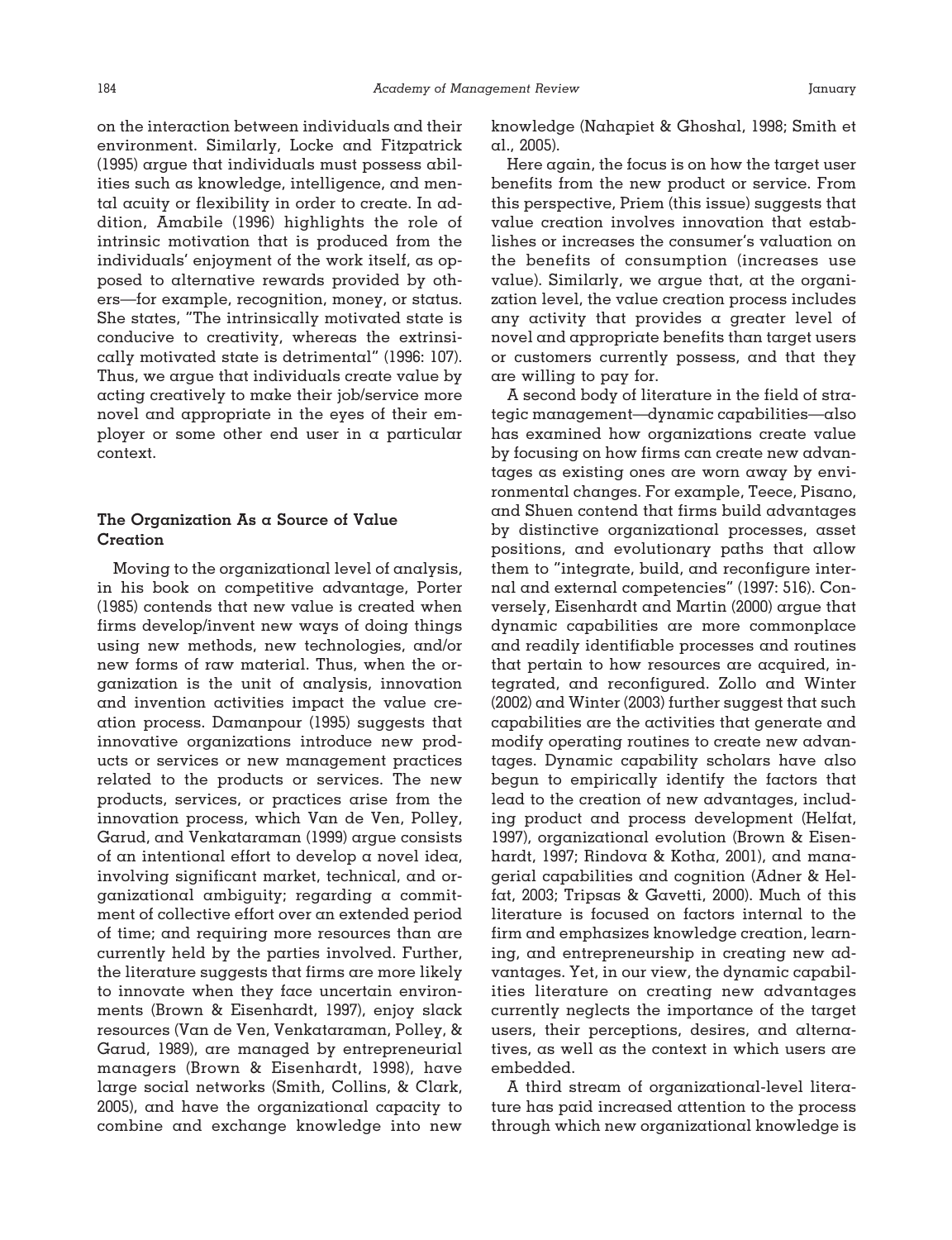generated and, hence, value created. Presumably, such new knowledge can lead to greater value for target users. In particular, Nahapiet and Ghoshal (1998) suggest that the social connections of individuals within the firm will provide greater information and knowledge that can be used by organizational members to combine and exchange this information in a way that produces new organizational knowledge. Smith et al. (2005) found that social networks of organizational members were positively related to the knowledge creation capability and that this capability itself was an organizationallevel concept that was positively related to firm innovation. Thus, it may be that social networks that are externally directed to detect the needs of customers and product/service users have greater potential for novel and appropriate

product/service innovations. A final body of literature that is also relevant to the organization as a source of value creation is strategic HRM research. Strategic HRM researchers have examined the role of management in the process of value creation quite extensively. Practices identified from this body of research have been found to both build employee skills and motivate them to work toward organizational value creation (Wright & McMahan, 1992). Strategic HRM research, for example, has demonstrated that use of high-investment HRM systems that include practices that develop employee skills, enhance the motivation to work toward organizational objectives, and provide the discretion needed to quickly take appropriate actions to achieve organizational goals is related to a variety of important outcomes, such as employee turnover (Guthrie, 2001; Huselid, 1995), organizational commitment (Whitener, 2001), operational performance (Youndt, Snell, Dean, & Lepak, 1996), and financial performance (Delery & Doty, 1996; Huselid, 1995).

Extending this logic to a knowledge-based context, Kang et al. (this issue) suggest that firm success rests on the firm's ability to offer new and superior customer value, which, in turn, depends on its ability to explore and exploit employee knowledge that can become the basis of important innovations that create value for targeted customers. Kang et al. recognize, however, that firms' ability to leverage employee knowledge requires that they design HR systems that encourage entrepreneurial activity among employees resulting in exploratory innovation, as well as cooperative employee activities that exploit and extend existing knowledge for competitive advantage.

To this point, our discussion has implied that the target or user of value is almost exclusively an internal or external customer of the organization. Yet we would be remiss if we allowed the reader to believe that the customer is the exclusive target or user of value creation. Rather, many potential targets for value creation exist at the organizational level. For example, researchers focusing on corporate social responsibility examine the actions of organizations that are intended to further social good, beyond the interests of the firm and what is required by law (McWilliams & Siegel, 2001). Similarly, in their book on stakeholder analysis, Post et al. (2002) suggest that the purpose of the organization is to create value in many different ways for many different targets, including earnings for owners, pay for employees, benefits for customers, and taxes for society. Further, these authors send a strong message to organizations regarding their broad responsibilities in creating value and wealth, and they note that "the corporation (organization) cannot—and should not—survive if it does not take responsibility for the welfare of all of its constituents and for the well-being of the larger society within which it operates" (2002: 16 –17).

By definition, various stakeholders have different views as to what is valuable because of unique knowledge, goals, and context conditions that affect how the novelty and appropriateness of the new value will be evaluated. Moreover, they may have competing interests and viewpoints on what is valuable. For example, investors may favor any value-creating activities that add to short-term profits, whereas environmentalists may prefer only those valuecreating activities that preserve the environment. Thus, a stakeholder approach requires that organizations take a broader and a longerterm view regarding the targets of value creation. This perspective, in our opinion, is important because it suggests that there will be different and perhaps competing viewpoints among users on what is valuable and, thus, that organizations must direct time and effort toward recognizing and, to some degree, reconciling these differences.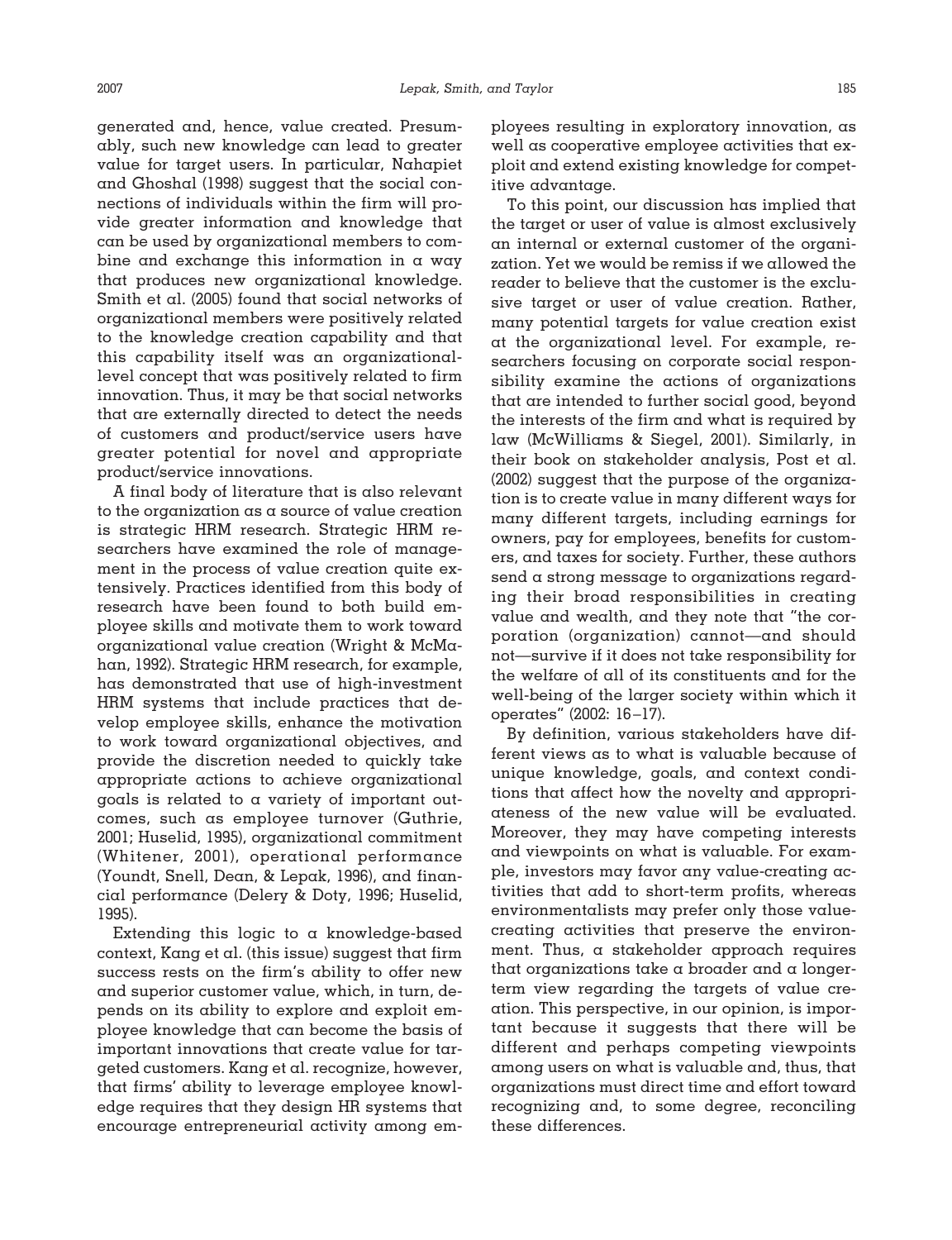In summary, our discussion of the individual and the organization as sources of value creation clearly shows that the process of value creation varies depending on the perspective that researchers adopt. Thus, any discussion of value creation must clearly articulate both the target of the value and the party that produces the value and is intended to benefit from it (the source). We now broaden our discussion of sources beyond the individual and the organization by focusing attention on society, specifically governments, which strive to create value for the overall benefit of society.

#### **Society As a Source of Value Creation**

At a societal level, the process of value creation can be conceived in terms of programs and incentives for entrepreneurship and innovation intended to encourage existing organizations and new entrepreneurial ventures to innovate and expand their value to society and its members. Joseph Schumpeter (1934) highlighted the interdependent nature of the marketplace, arguing that it was the result of continuous innovation and technical progress. If firms fail to innovate, their positions are eroded by competitors who offer new innovations that appeal to the market. To avoid this erosion, firms must continually strive to introduce new products, methods, and initiatives. Indeed, Schumpeter (1942) argued that the innovation of firms in pursuit of profits is *the* key source of market expansion and economic growth.

In addition to receiving value from the innovation and entrepreneurship of private firms, Porter argues that society and government can do a number of things to inspire innovation and entrepreneurship in a society:

The central goal of government policy toward the economy is to deploy a nation's resources (labor and capital) with high and rising levels of productivity... productivity is the root cause of a nation's standard of living. To achieve productivity growth, an economy must be continually upgrading. This requires relentless improvement and innovation (1990: 617).

Porter details how state and federal macroeconomic policy can affect factor and demand conditions, industry structure, and even related industries that drive innovation and competition in a society. Government creates value through laws and regulations and through services that

provide structure and stability and assurances of quality, lawful behavior, and national support. Indeed, Porter (1990) suggests that invention and entrepreneurship are at the heart of any nation's advantage. To support this proposal, he describes how the U.S. government's creation of a favorable economic environment for the medical products industry, one including strong product demand conditions from a large, affluent, and progressive population, a supportive infrastructure of medical schools and hospitals, and ongoing financial support for medical innovations, caused entrepreneurs to flock to the United States to start medical products businesses. As a consequence, the medical products industry is very strong in the United States and creates much value for society as a whole by providing jobs, tax benefits, and infrastructure for related businesses and services.

Similarly, Lee et al. (this issue) focus on the specific role of government policy on bankruptcy law as a source of value creation for society. Taking a real options theory perspective, they suggest that "entrepreneurial friendly" bankruptcy laws will promote greater entrepreneurial development. From a societal perspective, the researchers argue that one might view each entrepreneurial firm as an option that society must decide whether or not to exercise. By passing and enforcing liberal bankruptcy laws that facilitate the failure of relatively hopeless entrepreneurial firms while enabling the survival of those with the potential for a strong future, governments create value for society as a whole.

At the societal level, value creation is a somewhat different process than at the individual or organizational level, since sources may act intentionally or unintentionally to create value for society at the same time they are creating value for themselves. For example, new and successful entrepreneurial ventures create value for society as well as for themselves by providing more jobs, tax revenues, and potentially more and better products and services for consumers and a higher standard of living for society (Lee et al., this issue). In combination, our discussion of the value creation process for individuals, organizations, and society shows that it is fairly unique across the three sources and cannot be described in general terms that ignore the nature of the source and the target users. Value creation at the individual level involves creativ-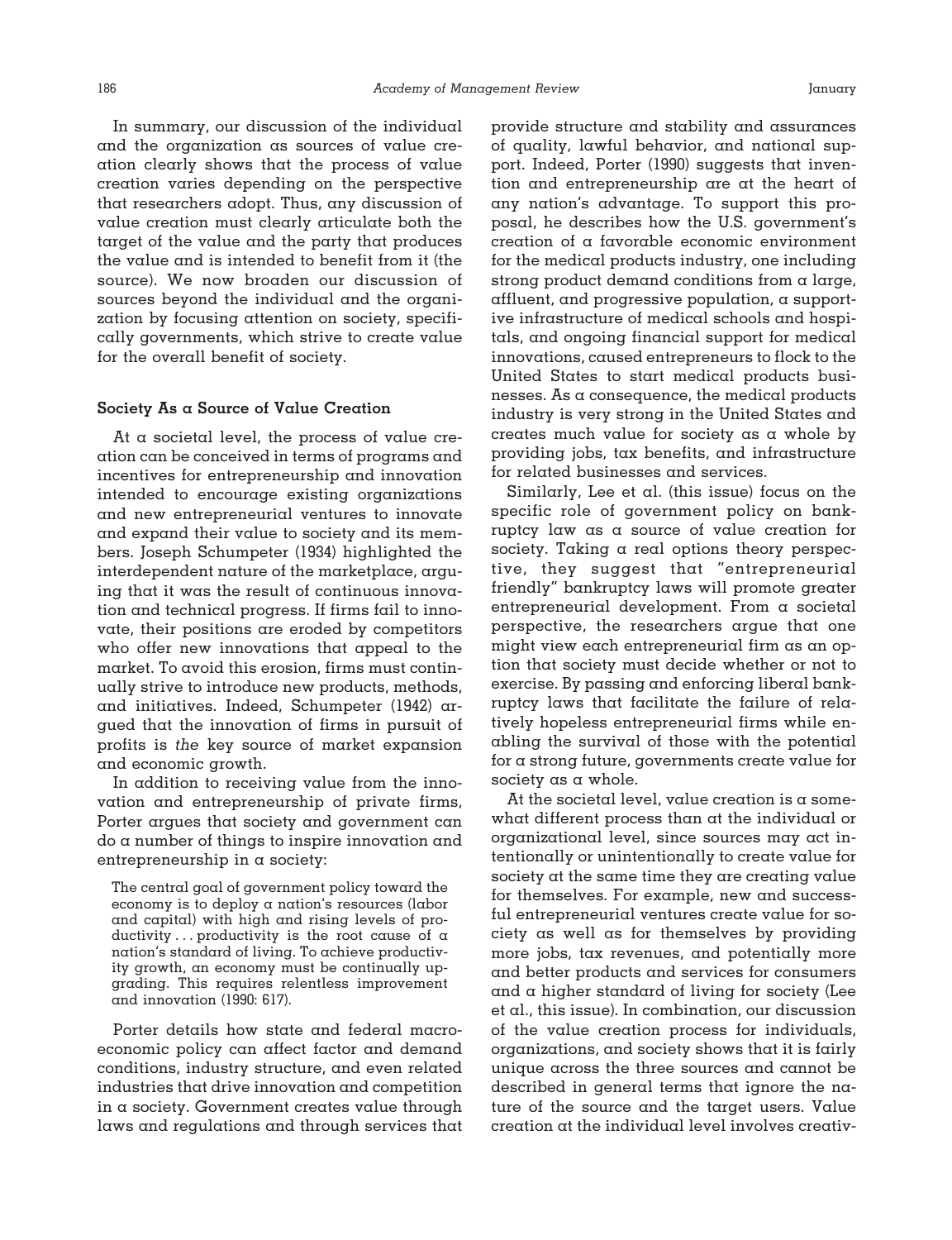ity and job performance, at the organizational level it may mean innovation and knowledge creation, and at the societal level it may involve firm-level innovation and entrepreneurship, as well as policies and incentives for entrepreneurship.

Further, the issue of different stakeholders and competing interests makes the issue of value creation very complex and also points to the importance of capturing value. For example, once an organization is fairly successful in creating large amounts of value for its customers, and in return realizes exchange value from this success, questions arise among stakeholders and broader society about the appropriate levels of value that should be returned to the firm, as opposed to other stakeholders, particularly employees who often invest significant amounts of expertise, effort, commitment, and time under an exchange relationship initiated at a prevalue realization state. Similarly, other stakeholders, such as suppliers and society in general, may typically raise concerns about the fairness of value distribution and try to gain a greater share of the returned value. Consider the experience of Wal-Mart, ranked as the number 1 Fortune 500 company in the world for two years running. It is not surprising that the firm has increasingly come under fire from stakeholders who question the appropriateness of the firm's level of value capture—for example, union relations, legal discrimination charges, charges of monopolistic practices from competitors, and complaints from employees about the level of wages and benefits.

Thus, we argue that value creation requires more than simply understanding what the employer, customer, or society is willing to pay for. Instead, one must recognize the existence of multiple targets—whether intended as such or not—who exist in concert, not in isolation. One must also consider the knowledge of potential users and the context in which they make evaluations about the new value that has been created. For these reasons, we turn now to a discussion of the process of value capture.

### **VALUE APPROPRIATION: HOW IS VALUE CAPTURED?**

In the strategic management literature, scholars have made a distinction between value creation and value appropriation, recognizing that, in some cases, organizations that create new value will lose or have to share this value with other stakeholders, such as employees, competitors, or society (Coff, 1999; Makadok & Coff, 2002). Recall the earlier distinction between exchange value and use value (Bowman & Ambrosini, 2000). Value slippage—that is, when the party creating the value does not retain all the new value that is created— occurs when use value is high while exchange value is low. Slippage obviously provides little incentive for a source to continue creating value in the long term. Thus, it is important to understand the nature of the value-capturing process.

We propose that two key concepts operate across all levels of analysis to determine which party captures the new value that is created: *competition* and *isolating mechanisms.* As we have noted, as increments in the novelty and appropriateness of a focal task, product, or service increase, the use value and the monetary exchange value will also increase. The creation of appropriate and novel tasks, products, or services will often yield a situation where there is limited supply and high demand. Competition will thus ensue, as other suppliers of the task, product, or service seek to replicate the new value that was created and participate in the profits. A consequence of competition (increased supply) is that exchange value (price) will decline to the point where supply equals demand. At this point, the value that was created must be shared with other competitors who will market the task, product, or service to other users. As other competitors enter the market, they may create a situation of high use value but low monetary exchange value for the original source. Competitors may also be unable to retain value as end users benefit from the lower prices brought by increased competition.

Further, it is important to note that competition is not limited to the organizational level; rather, competition is likely to extend to all levels of analysis in determining how much new value is captured by the creator. For example, competitive and homogeneous labor markets where individual capabilities are virtually the same and in large supply allow organizations to benefit by keeping labor costs low. This limits the value that any one employee can capture by constraining his or her bargaining power (Coff, 1999).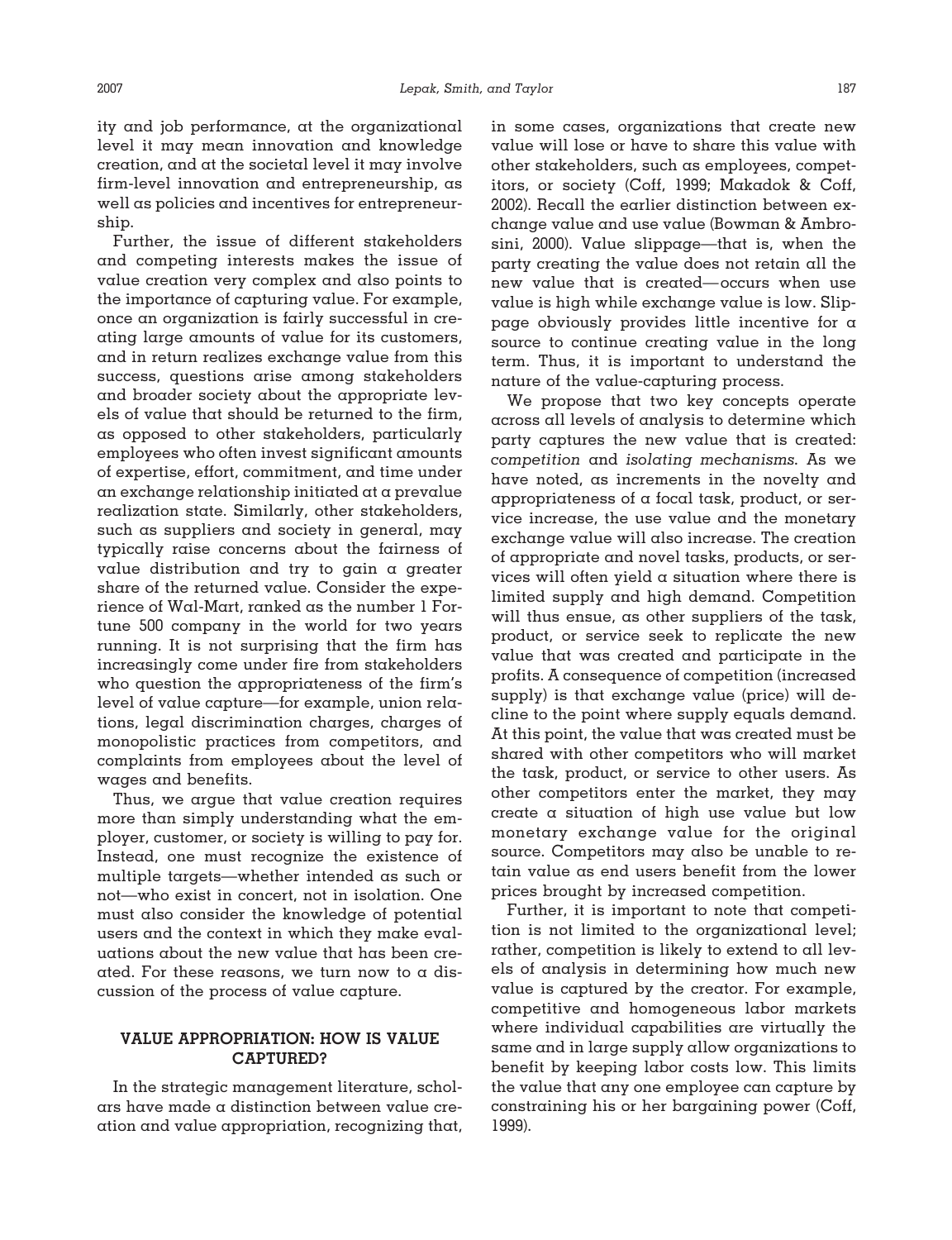Similarly, competition among firms allows society to benefit by keeping prices low. In fact, there is a circular or codependent relationship between competition and value creation such that competition will result from value creation activities, but value creation also will be a consequence of competition. At the individual level, there is evidence that competition increases the search for creative solutions to produce additional value (Bloom & Sosniak, 1981). At the organizational or societal level, Schumpeter's (1942) concept of "creative destruction" comes into play as an explanation for how firms succeed and markets advance through the processes of innovation and competition. Basically, creative destruction denotes a process whereby higher levels of competition drive firms to become more innovative by introducing new products (referred to as new combinations) that create value, only to lose the value to competitors who replicate or imitate the products. As a result, the heterogeneity of tasks, products, and services that is created by continuing innovation provides a stable base of employment, education, tax support, community service, and the like that also stimulates growth and development at the societal level (Scherer & Ross, 1990; Schumpeter, 1942).

Thus, competition can explain how value slips away from the creator to be shared with other competitors and users. For example, an individual may create significant value for him/herself by developing a new way of performing a job for an employer or a service for a customer. Conceptually, this individual may extract or capture all the value in the form of high salary or other benefits because there are no substitutes or competitors. In short, the individual may enjoy high bargaining power because of the presence of isolating mechanisms. This capture is indicated in Table 1 by the arrow denoting "value capture."

Over time, however, it is unlikely that the employer will, or can, allow an employee to capture all the value accrued from the process, product, or service (note the arrow going up to the second row, indicating "value slippage"), because the organization typically also makes a significant investment in the value creation activity, even though the employee may have developed it. For example, the organization often allows the employee to develop the new value during work time, to use work tools and equipment in the

development, to receive manufacturing and marketing assistance in developing a prototype for the idea and effectively promoting the resulting product or service to existing and former customers, and even to utilize existing distribution channels to get it to the customer.

However, in some cases, competition is limited and supply does not equal demand, resulting in the potential for greater value capture by the creator. As an explanation for how these scenarios transpire, we introduce a second factor originating in biology: isolating mechanisms. An isolating mechanism is any knowledge, physical, or legal barrier that may prevent replication of the value-creating new task, product, or service by a competitor. In essence, isolating mechanisms operate across levels of analysis to limit value slippage, thus enabling the sources of value creation to capture the majority of the value created. The existence of an isolating mechanism raises the potential bargaining power of the creator of value to retain this value, although the nature of the isolating mechanism may be quite different at different levels of analysis.

## **Value Capture at the Individual Level of Analysis**

At the individual level, many different attributes may serve as a basis for the development of isolating mechanisms that enable the source of value creation to capture value, including individuals' unique position in  $\alpha$  social network (Burt, 1992), the nature of their relationship with selected others in the organization, and their specialized expertise or knowledge, particularly tacit knowledge obtained from the performance of the new task or creation of the new product or service. Clearly, if others cannot easily imitate the process used by the originating source to create value, it is more likely that the source will be able to capture the resulting value.

As an example, the owner of a machine tool company tells the story of how all his "in process" inventory was backed up because one close tolerance finishing operation required unique craft "know-how" that was difficult if not impossible to find in the open labor market. This owner hired many different machinists to perform the job, only to learn that they could not perform the task and created scrap and high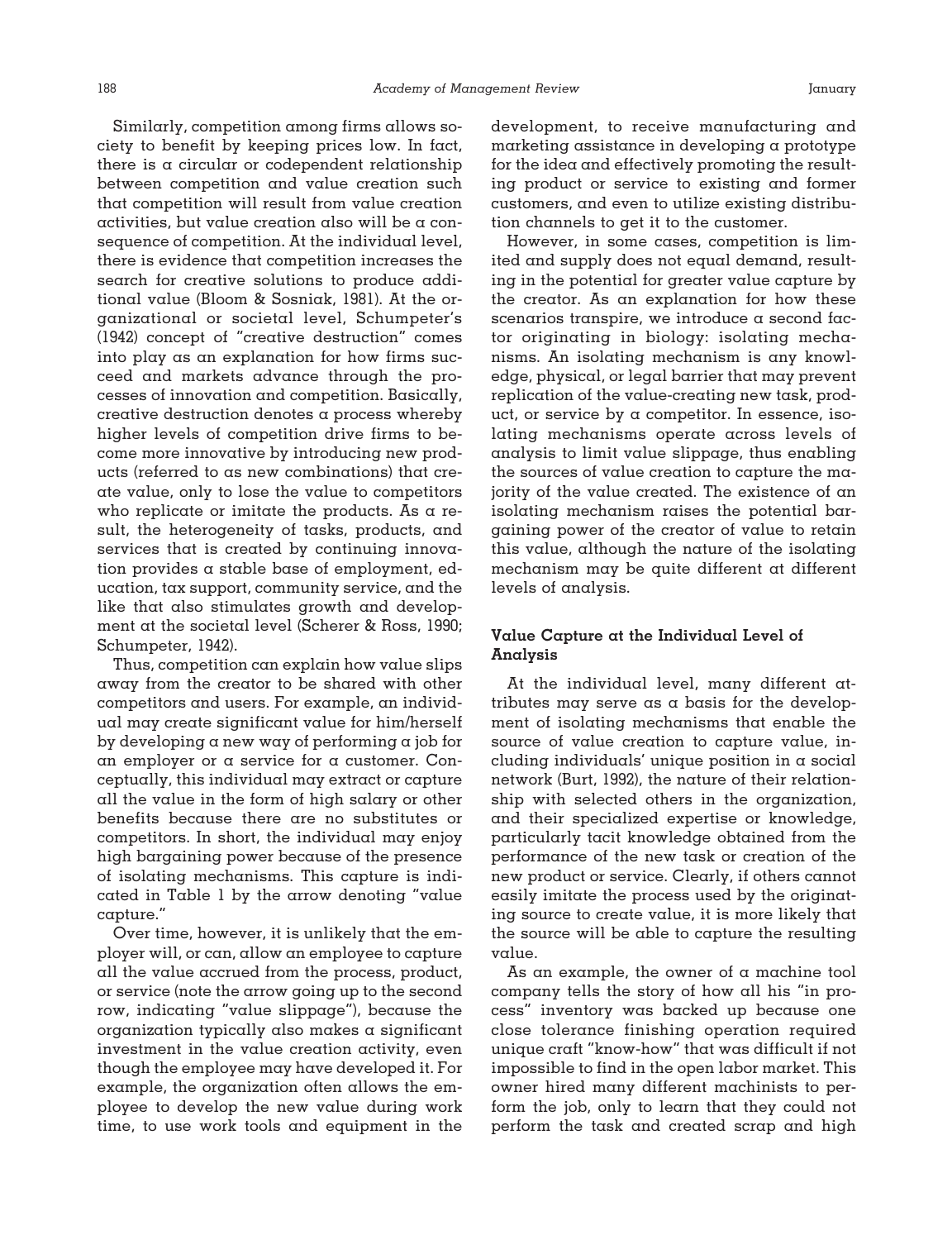costs. One day, the owner hired an older machinist with much experience who created a new and unique way of completing the finishing task with virtually no scrap creation and a high level of efficiency. The owner was happy, and the machinist commanded a high salary. The new machinist single-handedly addressed the tool company's long-term production problem, and the owner was able to expand his business. Before long, however, there was too much inventory for the experienced machinist to process. Thus, the owner asked the older machinist if he would help train another machinist so that production could be increased. The machinist refused, stating, "If I help you train other employees, you won't need me." He then asked for and received another raise. The stalemate between owner and mechanic continued, and, as might be expected, their personal relationship soured. At some point, and perhaps ironically because of the machinist's own value-creating activities, the owner was able to buy a high-technology machine that essentially performed the same high-quality work as the machinist at a lower cost in the long term. The owner of the machine tool company no longer needed the machinist.

This example illustrates the importance of personal attributes that serve as isolating mechanisms when individuals are the source of value creation and the way in which these attributes allow individuals to enhance their bargaining power to capture value from the employer, at least until the point where new technology or other processes limit the individuals' effectiveness. Note that it was the struggle between the machinist and employer in our example over who captured the value that motivated the owner to find  $\alpha$  new source of value. As such, the example also illustrates the competition between the owner and the employee for the exchange value of the machinist's activities. Without the new technology (also a new source of value), the machinist would continue to capture the value.

### **Value Capture at the Organizational Level of Analysis**

At the organizational level of analysis, researchers have looked internally within organizations to better understand how value is captured. The concepts of value chain and value chain analysis, for example, directly focus on the ways in which firms may configure their primary and support activities to maximize and sustain competitive advantage (Porter, 1985). Moreover, researchers adopting a resourcebased view of the firm (Barney, 1991) have focused attention on identifying the types of resources that can act as isolating mechanisms against potential competitors. Barney (1991) argues that resources may serve as isolating mechanisms and limit competition in cases where they are rare, inimitable, nonsubstitutable, and valuable. Schumpeter (1942) also addresses this issue, arguing that if profits from an innovation (creative) are great enough, competitors will find a way to replicate the innovation (destruction). Such replication may occur by stealing away key employees, preempting key resources, reverse engineering, or leapfrogging technology. Subsequently, as competitors replicate, value will slip away from the creating firm to competitors, consumers, and society (through the low prices emerging from competitive markets).

Sirmon and colleagues (this issue) identify the process of resource management as a critical mechanism through which value may be captured once created. Specifically, they propose that organizations must take actions that (1) structure the resource portfolio, (2) bundle resources to build capabilities, and (3) leverage capabilities to exploit market opportunities. By doing so, they can simultaneously create and exploit value for customers as well as owners. Thus, at the organizational level of analysis, value may be captured by the use of resources with attributes that make them difficult to imitate, through the source's own use of creative destruction before competitors can use the innovation, and through methods of resource management.

# **Value Capture at the Societal Level of Analysis**

At the societal level, Porter (1990) identifies isolating mechanisms that allow a nation to capture value. He suggests that nations will retain the value they create (not lose it to other societies) when they have unique factor or resource advantages, strong demand conditions, related and supporting industry infrastructure, and competitive markets. These serve as isolating mechanisms for a particular society.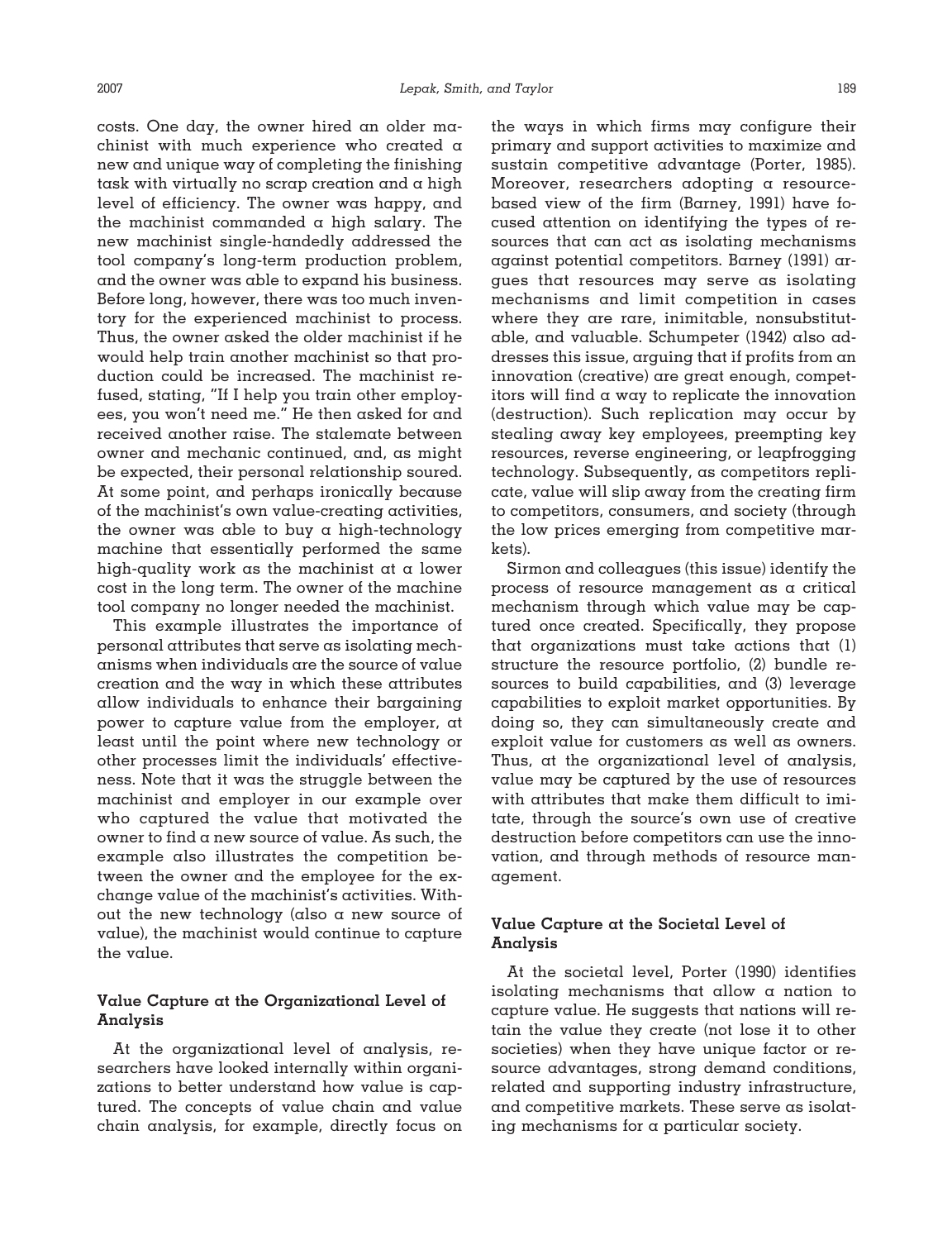Extending this logic to other levels of society, we suggest that societies, states, or communities having specific resource advantages—for example, a unique natural resource, healthy and growing markets that are supported by a thriving business infrastructure, and competitive and innovative markets—will be able to capture more value for their citizens than will those lacking these conditions. Thus, communities that are located near major research universities will benefit from having a large pool of talented workers. Societies with large urban populations will have greater demand conditions then will rural communities. Communities with a thriving business community will likely develop a more efficient business infrastructure then will those where there is little business growth. Finally, societies having highly competitive markets and strong rivalries will likely produce more competitive firms than will those having low levels of competition. All in all, value creation activities (innovation and entrepreneurship) in societies with these conditions will have clear advantages over those in societies without such conditions.

By focusing on competition and isolating mechanisms, we can begin to see how value is captured at different levels and why it sometimes slips away from the initial value source. In the case of the individual, we believe personal attributes such as specialized knowledge and abilities, one's unique place within social networks, and one's specialized relationships with others in the organization all may serve as isolating mechanisms enhancing bargaining power and enabling one to capture the majority of the value one has created. At the organizational level, we propose that, in the long term, competitors also offer a serious threat to the firm's ability to capture the value that it has created but that the manner in which the firm structures its resource base and the characteristics of its resources themselves, in terms of value in meeting challenges, inimitability, and rarity in the profiles of other firms, may all work to enhance the firm's ability to capture value. Finally, at the societal level, nations, states, and communities also experience challenges from other societies that may compete for the value they have created. Several factors may serve as isolating mechanisms for these entities, including the presence of unique factor or resource advantages, strong demand conditions, related

and supporting industry infrastructure, and competitive markets. Thus, the process of value capture varies according to the initiating source or level of analysis, yet at each level of analysis, both competition and isolating mechanisms play important roles in shaping value capture, even though the manner in which competition and isolating mechanisms operate plays out differently across these levels of analysis.

We suspect that value slippage may move both up and down levels of analysis, depending on the type of isolating mechanism and the level at which it operates. Thus, value created by an individual may be captured by the organization or society; conversely, an enterprising entrepreneur may be able to solely capture the value created by a well-intentioned public initiative for entrepreneurship initiated at the societal level.

#### **DISCUSSION**

We began our discussion with a basic conclusion that gained considerable support from our experience as the guest editors for this STF namely, that considerable disagreement and confusion remain among scholars on the nature of value creation. In identifying reasons for this disagreement, we suggested that they result, in part, from differences in the formative disciplines of researchers, as well as confusion regarding the specific sources and targets of the value creation being studied. Yet our own research and thinking about the topic of value creation led us to propose a fairly general definition of value creation as the difference between use and exchange value that can apply to all levels of analysis (Bowman & Ambrosini, 2000). However, we also believe that the *process* of value creation itself is a contingency phenomenon varying substantially with respect to the activities undertaken, the target users focus on as "buyers" of use value, and the underlying theoretical foundation. Subsequently, we devoted much of this article to exploring the nature of value creation as it operates, differentially we argue, at the level of individual, organizational, and societal sources.

In the course of our editorial decisions and thinking about value creation, however, we found ourselves repeatedly facing the question of whether a particular source or creator would be able to capture the primary share of the re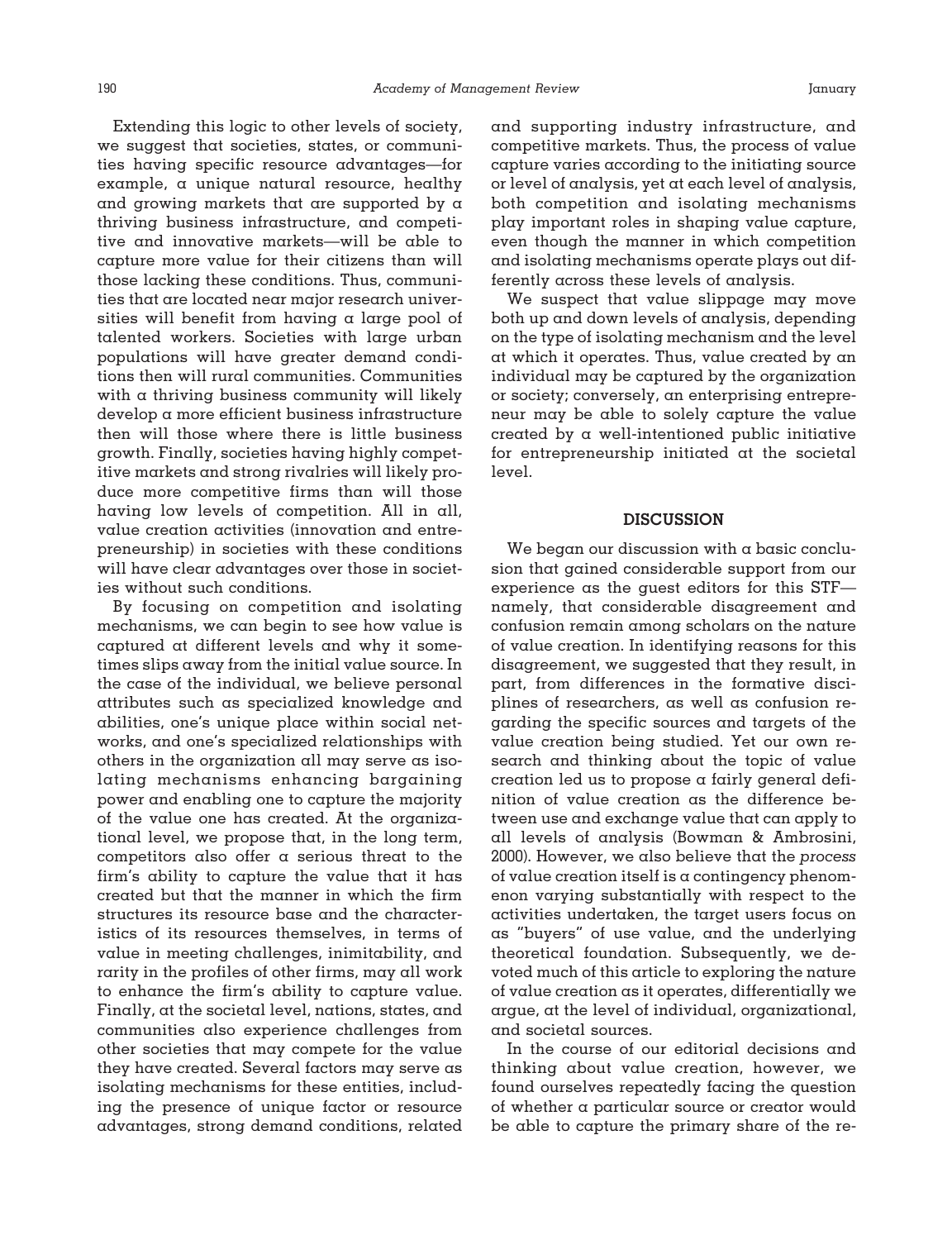sulting value. For this reason, we also awarded significant attention to the process of value capture. While in some cases the source is able to capture the excess between exchange value and use value, often there is value slippage such that the excess created between use value and exchange value is shared among multiple parties or stakeholders. Ultimately, we concluded that, much like the value creation process, value capture varies considerably, depending on the particular source that directs the process and the level of competition and isolating mechanisms surrounding the value that is created.

Throughout this article, we discussed multiple levels of analysis, targets, and theoretical perspectives in order to develop and provide support for our central argument that both the value creation and the value capture processes are contingency phenomena that are highly dependent on the source that initiates the activity. We also referenced particular articles within the STF that address issues of value creation or capture. Clearly, our ideas require additional conceptual thought and development in order to determine their validity. We sincerely hope that they will stimulate the reader's involvement in this process. Toward this end, we devote the remainder of this article to identifying those research directions we believe to be most fruitful for the process of building greater agreement among scholars on the topic of value creation and also enhancing our understanding of the phenomenon as both an outcome and a process.

To begin, given the importance of a multilevel perspective for both value creation and capture, we encourage research that examines how these processes work across levels of analysis. As noted above, different stakeholders may have different views as to what is valuable because of differing knowledge, goals, and context conditions that affect how the novelty and appropriateness of the new value will be evaluated. Moreover, individuals, organizations, and society may have competing interests and viewpoints about what is valuable. An important area of focus for value creation research is to examine how sources balance the potential tensions of different targets of value creation. Are certain targets more or less important for value capture? Is there a certain threshold that must be balanced among all relevant constituents to realize value creation and capture? For example, investors may favor value-creating activities that add to short-term profits, employees may favor value-creating activities that lead to long-term company stability, and environmentalists may prefer only those value-creating activities that preserve the environment. Can value creation activities survive in the long term if only one target is satisfied, or do value creators have to meet some minimum level of use value for all parties to maximize their exchange value?

Another direction for research rests on examining value creation at a meso level of analysis. While our discussion has focused on the individual, organizational, and societal levels of analysis, it is important to recognize that there are intermediate or meso levels of analysis that exist as well. For example, many organizations rely on teams as a mechanism for value creation. Whether developing new tasks, products, processes, or services, teams are unique, being dependent on the individuals that compose the team for effectiveness, yet they may be viewed as a higher-order entity as well. And with a focus on teams, factors such as team composition, members' willingness to share knowledge, and social networks gain prominence (also see Coff, 1999, for a focus on value capture in teams). Relatedly, an industry level of analysis also presents unique attributes that are greater than any one organization in the industry but narrower than society at large. Researchers need to determine whether what is valuable, the process of value creation, and the process of value capture are similar for these meso levels. We may find that there are unique features of these levels of analysis that substantially impact value creation and/or value capture.

Moving to a third area, recognizing that value creation and value capture are two distinct processes, research is needed that examines the relationship between these two concepts. In particular, we encourage research that examines a party's willingness to engage in value creation activities. At a basic level, a simple but important question is "Are value creation efforts dependent on a certain anticipated level of value capture?" As we noted above, value capture is never guaranteed—the source that creates a value increment from a given task, product, service, or activity may not necessarily succeed in capturing a majority of it in the long run. Yet because it is unlikely that most sources or creators (individuals, companies, and society) are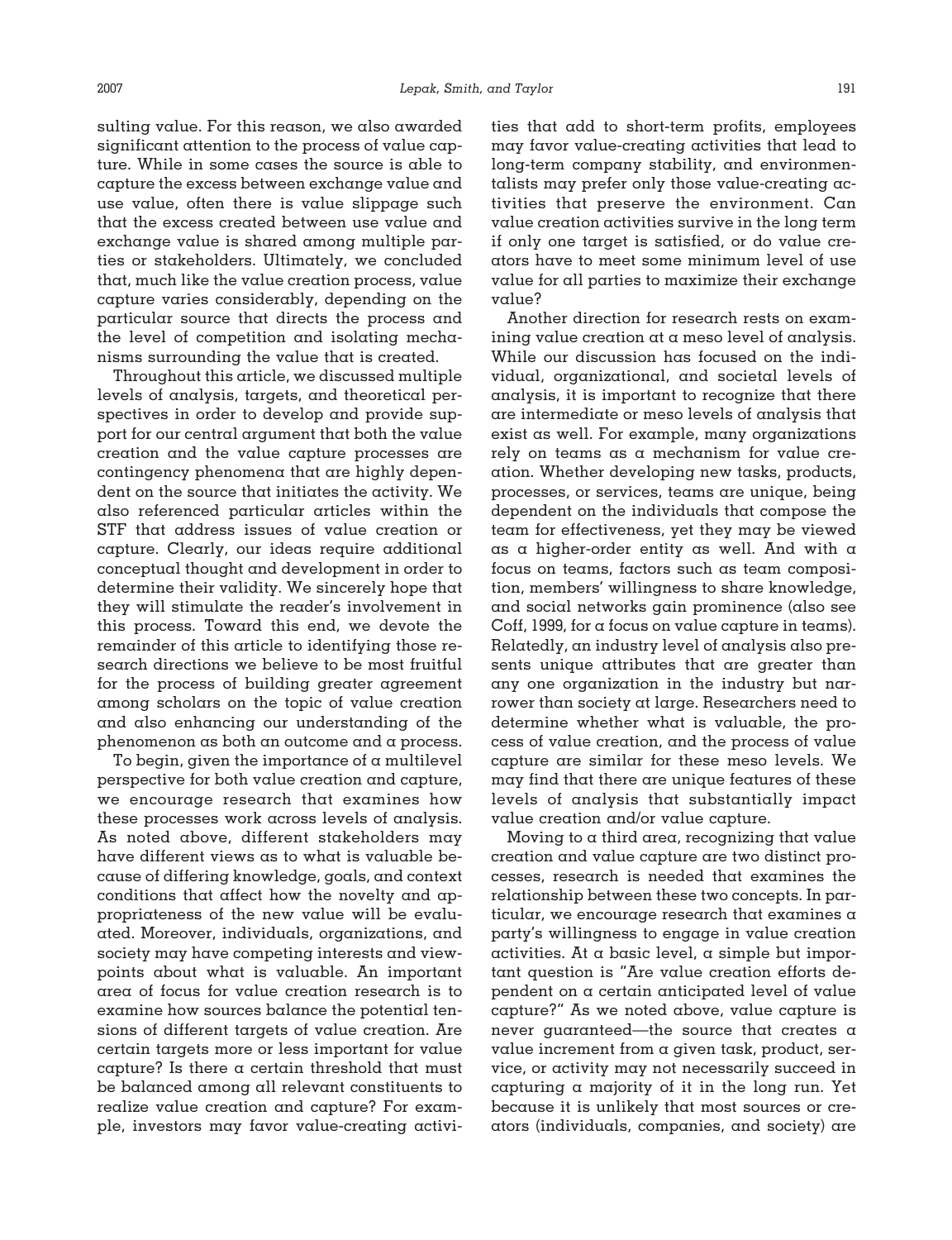completely altruistic, we anticipate a hope or desire to capture all, or at least a considerable portion, of the value they create. But how much anticipated value capture is required to engage in value creation in the first place? Recall our earlier discussion of the machinist in the machine tool company:

The owner asked the older machinist if he would help train another machinist so that production could be increased. The machinist refused, stating, "If I help you train other employees, you won't need me." He then asked for and received another raise.

This situation illustrates a potential tension. The machinist certainly could help create value for the company by training other employees. By doing so, production could increase and the company as well as other employees could benefit. Yet the machinist would be jeopardizing his potential value capture by reducing a critical isolating mechanism—unique knowledge. In short, the ability to create value does not necessarily mean that parties will do so. Would this machinist have acted differently had he had some other isolating mechanism in place to guarantee a continued return on his unique knowledge— or a way to ensure continued value capture (e.g., a long-term contract)? Would he have acted differently if he recognized that a new replacement technology was on the horizon? We can imagine situations in which parties at other levels of analysis have the potential for value creation but may not engage in doing so without some anticipated level of capture for those efforts. Thus, research is needed to examine the relationship between anticipated value capture and willingness to engage in activities that create value, and especially the role of extrinsic motivation in value creation.

A related issue pertains to the role of learning in the value creation–value capture relationship. A key question is whether actors learn from past value creation efforts in terms of the amount of value they capture and use this knowledge for decisions regarding future value creation activities. Recognizing that virtually all value creation activities face prospects of slippage, it is conceivable that the value creation process evolves for creators of value based on their learning from past experiences in trying to create and capture value. In this regard, past experience capturing the benefits stemming

from creativity and/or innovation may influence how actors structure their value-creating efforts in the future. One logical focus is to examine how actors at different levels of analysis attempt to build isolating mechanisms into the actual process of value creation over time so as to ensure a greater level of capture.

It is interesting that some authors have suggested that it is only necessary to examine value capture. For example, Schumpeter (1942) and certain scholars in entrepreneurship are not interested in the creator of ideas and/or the inventor of products but, rather, are interested only in those who seize opportunities through action or capture the value from such ideas and products. In contrast, March (1991) has suggested that there is a need for scholars to understand the relationship between the exploration of new ideas, which connects well with value creation, to the exploitation of ideas, which connects with value capture. He suggests a balance is necessary. We believe that it is necessary to understand the antecedents and consequences of both value creation and value capture. As management and organization scholars, this is necessary if we are to assist individuals, organizations, and societies in raising the quality of life and enhancing economic development and well-being.

In conclusion, the subject of value creation is made complex by its subjective nature, multiple levels of analysis, and the theoretical discipline scholars use to study it. This introduction has no doubt raised more questions than it has answered. Nonetheless, we are hopeful that this introduction and the articles that follow fuel more debate and research on the subject of value creation. A greater understanding of value creation may help individuals, organizations, and society advance and prosper in a competitive world.

#### **REFERENCES**

- Adner, R., & Helfat, C. E. 2003. Corporate effects and dynamic managerial capabilities. *Strategic Management Journal,* 24: 1011–1025.
- Amabile, T. M. 1996. *Creativity in context.* (Update to *The social psychology of creativity.*) Boulder, CO: Westview Press.
- Barney, J. 1991. Firm resources and sustained competitive advantage. *Journal of Management,* 17: 99 –120.
- Bloom, B. S., & Sosniak, L. A. 1981. Talent development vs. schooling. *Educational Leadership,* 39(2): 86 –94.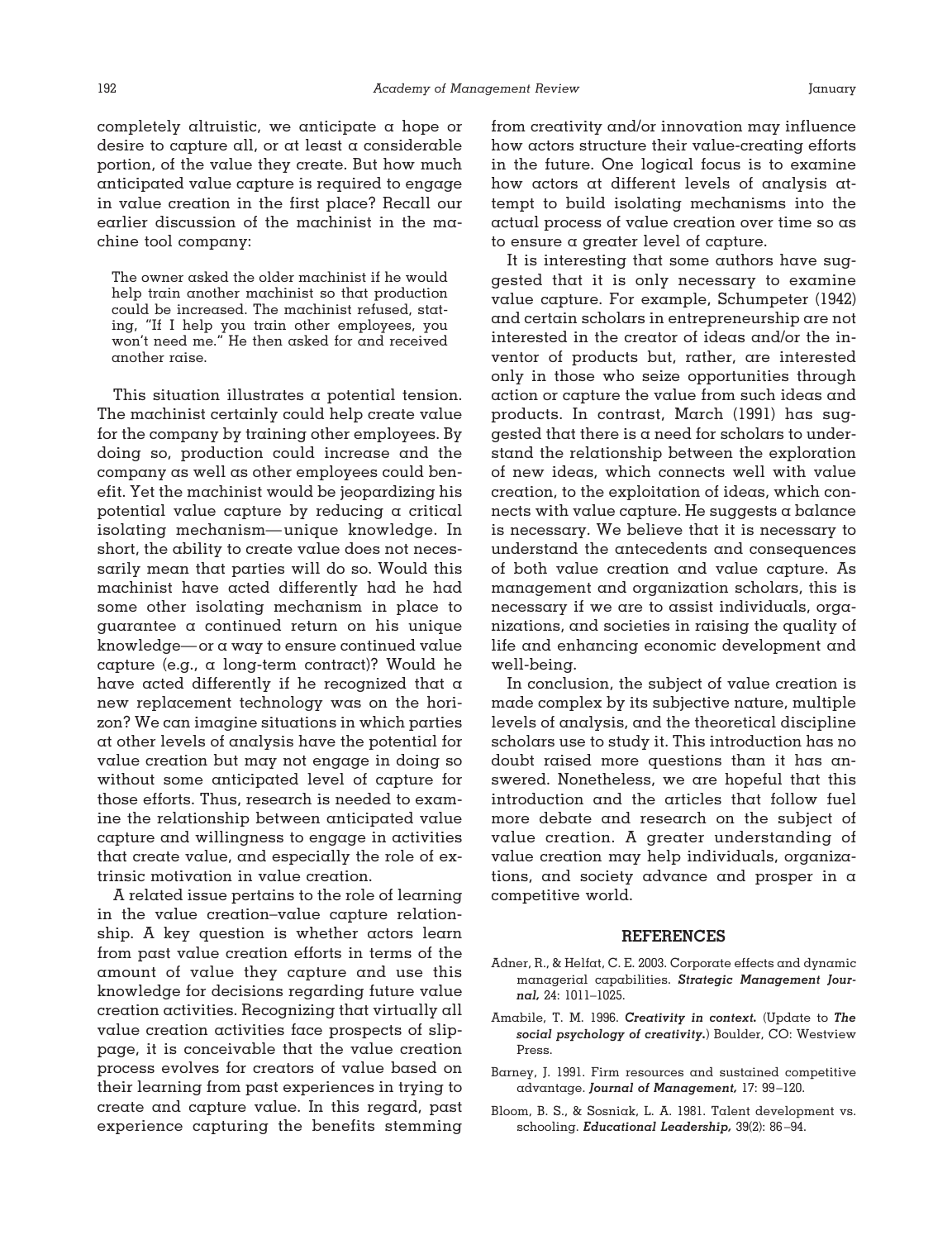- Bowman, C., & Ambrosini, V. 2000. Value creation versus value capture: Towards a coherent definition of value in strategy. *British Journal of Management,* 11: 1–15.
- Brown, S., & Eisenhardt, K. M. 1997. The art of continuous change: Linking complexity theory and time-paced evolution in relentlessly shifting organizations. *Administrative Science Quarterly,* 42: 1–34.
- Brown, S., & Eisenhardt, K. M. 1998. *Competing on the edge: Strategy as structured chaos.* Boston: Harvard Business School Press.
- Burt, R. S. 1992. *Structural holes: The social structure of competition.* Cambridge, MA: Harvard University Press.
- Coff, R. W. 1999. When competitive advantage doesn't lead to performance: Resource-based theory and stakeholder bargaining power. *Organization Science,* 10: 119 –133.
- Damanpour, F. 1995. Is your creative organization innovative? In C. Ford & D. Gioia (Eds), *Creative action in organizations:* 125–131. Thousand Oaks, CA: Sage.
- Delery, J. E., & Doty, D. H. 1996. Modes of theorizing in strategic human resource management: Tests of universalistic, contingency, and configurational performance predictions. *Academy of Management Journal,* 39: 802– 835.
- Eisenhardt, K. M., & Martin, J. 2000. Dynamic capabilities: What are they? *Strategic Management Journal,* 21: 1105– 1121.
- Felin, T., & Hesterly W. S. 2007. The knowledge-based view, heterogeneity, and new value creation: Philosophical considerations on the locus of knowledge. *Academy of Management Review,* 32: 195–218.
- Guthrie, J. P. 2001. High-involvement work practices, turnover, and productivity: Evidence from New Zealand. *Academy of Management Journal,* 44: 180 –190.
- Helfat, C. E. 1997. Know-how and asset complementarity and dynamic capability accumulation: The case of R&D. *Strategic Management Journal,* 18: 339 –360.
- Huselid, M. A. 1995. The impact of human resource management practices on turnover, productivity, and corporate financial performance. *Academy of Management Journal,* 38: 635– 672.
- Kang, S.-C., Morris, S. S., & Snell S. A. 2007. Relational archetypes, organizational learning, and value creation: Extending the human resource architecture. *Academy of Management Review,* 32: 236 –256.
- Lee, S.-H., Peng, M. W., & Barney, J. B. 2007. Bankruptcy law and entrepreneurship development: A real options perspective. *Academy of Management Review,* 32: 257–272.
- Locke, E., & Fitzpatrick, S. 1995. Promoting creativity in organizations. In C. Ford & D. Gioia (Eds), *Creative action in organizations:* 115–120. Thousand Oaks, CA: Sage.
- Makadok, R., & Coff, R. 2002. The theory of value and the value of theory: Breaking new ground versus reinventing the wheel. *Academy of Management Review,* 27: 10 –13.
- March, J. G. 1991. Exploration and exploitation in organizational learning. Organization Science, 2: 71-87.
- March, J. G., & Simon, H. 1958. *Organizations.* New York: Wiley.
- McWilliams, A., & Siegel, D. 2001. Corporate social responsibility: A theory of the firm perspective. *Academy of Management Review,* 26: 117–127.
- Nahapiet, J., & Ghoshal, S. 1998. Social capital, intellectual capital, and the organizational advantage. *Academy of Management Review,* 23: 242–266.
- Porter, M. 1985. *Competitive advantage: Creating and sustaining superior performance.* New York: Free Press.
- Porter, M. 1990. *The competitive advantage of nations.* New York: Free Press.
- Post, J., Preston, L., & Sachs, S. 2002. *Redefining the corporation: Stakeholder management and organizational wealth.* Stanford, CA: Stanford University Press.
- Priem R. L. 2007. A consumer perspective on value creation. *Academy of Management Review,* 32: 219 –235.
- Rindova, V. P., & Kotha, S. 2001. Continuous "morphing": Competing through dynamic capabilities, form, and function. *Academy of Management Journal,* 44: 1263– 1280.
- Scherer, F. M., & Ross, D. 1990. *Industrial market structure and economic performance.* Boston: Houghton Mifflin.
- Schumpeter, J. A. 1934. *The theory of economic development.* Cambridge, MA: Harvard University Press.
- Schumpeter, J. A. 1942. *Capitalism, socialism and democracy.* New York: Harpers.
- Sirmon, D. G., Hitt, M. A., & Ireland, R. D. 2007. Managing firm resources in dynamic environments to create value: Looking inside the black box. *Academy of Management Review,* 32: 273–292.
- Smith, K. Collins, C., & Clark, K. 2005. Existing knowledge, knowledge creation capability, and the rate of new product introduction in high-technology firms. *Academy of Management Journal,* 48: 346 –357.
- Teece, D. J., Pisano, G., & Shuen, A. 1997. Dynamic capabilities and strategic management. *Strategic Management Journal,* 18: 509 –533.
- Tripsas, M., & Gavetti, G. 2000. Capabilities, cognition, and inertia: Evidence from digital imaging. *Strategic Management Journal,* 21: 1147–1161.
- Van de Ven, A., Polley, D., Garud, R., & Venkataraman, S. 1999. *The innovation journey.* New York: Oxford University Press.
- Van de Ven, A., Venkataraman, S., Polley, D., & Garud, R. 1989. Processes of new business creation in different organizational settings. In A. Van de Ven, H. Angle, & M. S. Poole (Eds.), *Research on the management of innovation: The Minnesota studies:* 221–298. New York: Ballinger/Harper & Row.
- Whitener, E. 2001. Do "high commitment" human resource practices affect employee commitment? A cross-level analysis using hierarchical linear modeling. *Journal of Management,* 27: 515–535.
- Winter, S. G. 2003. Understanding dynamic capabilities. *Strategic Management Journal,* 24: 991–995.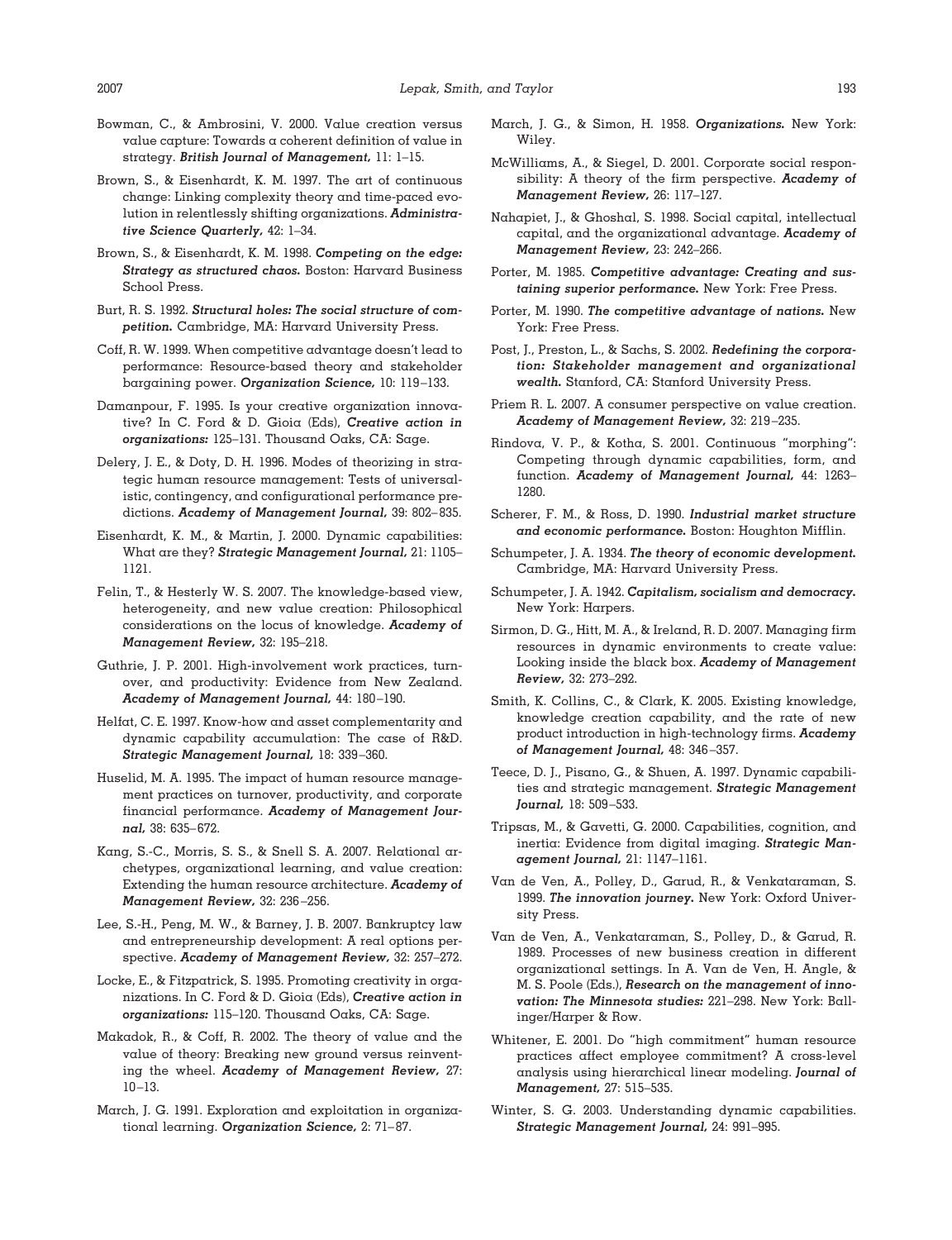- Wright, P. M., & McMahan, G. C. 1992. Theoretical perspectives for strategic human resource management. *Journal of Management,* 18: 295–320.
- and establishment performance. *Academy of Management Journal,* 39: 836 – 866.
- Youndt, M. A., Snell, S. A., Dean, J. W., Jr., & Lepak, D. P. 1996. Human resource management, manufacturing strategy,

Zollo, M., & Winter, S. G. 2002. Deliberate learning and the evolution of dynamic capabilities. *Organization Science,* 13: 339 –351.

**David P. Lepak** (lepak@smlr.rutgers.edu) is an associate professor of human resource management in the School of Management and Labor Relations at Rutgers University. He received his Ph.D. from The Pennsylvania State University. His research focuses on the strategic management of human capital and managing contingent labor for competitive advantage.

**Ken G. Smith** (kgsmith@rhsmith.umd.edu) is the Dean's Chair and Professor of Business Strategy at the Robert H. Smith School of Business, University of Maryland. He earned a Ph.D. in business policy from the University of Washington. His research interests include strategic decision making, competition, and knowledge creation.

**M. Susan Taylor** (staylor@rhsmith.umd.edu) is the Dean's Professor of Human Resources at the Robert H. Smith School of Business, University of Maryland. She received her Ph.D. from Purdue University. Her current research examines career transitions, the employment relationship, and the impact of leadership behavior and employee emotions on the effectiveness and innovation resulting from radical organizational change.